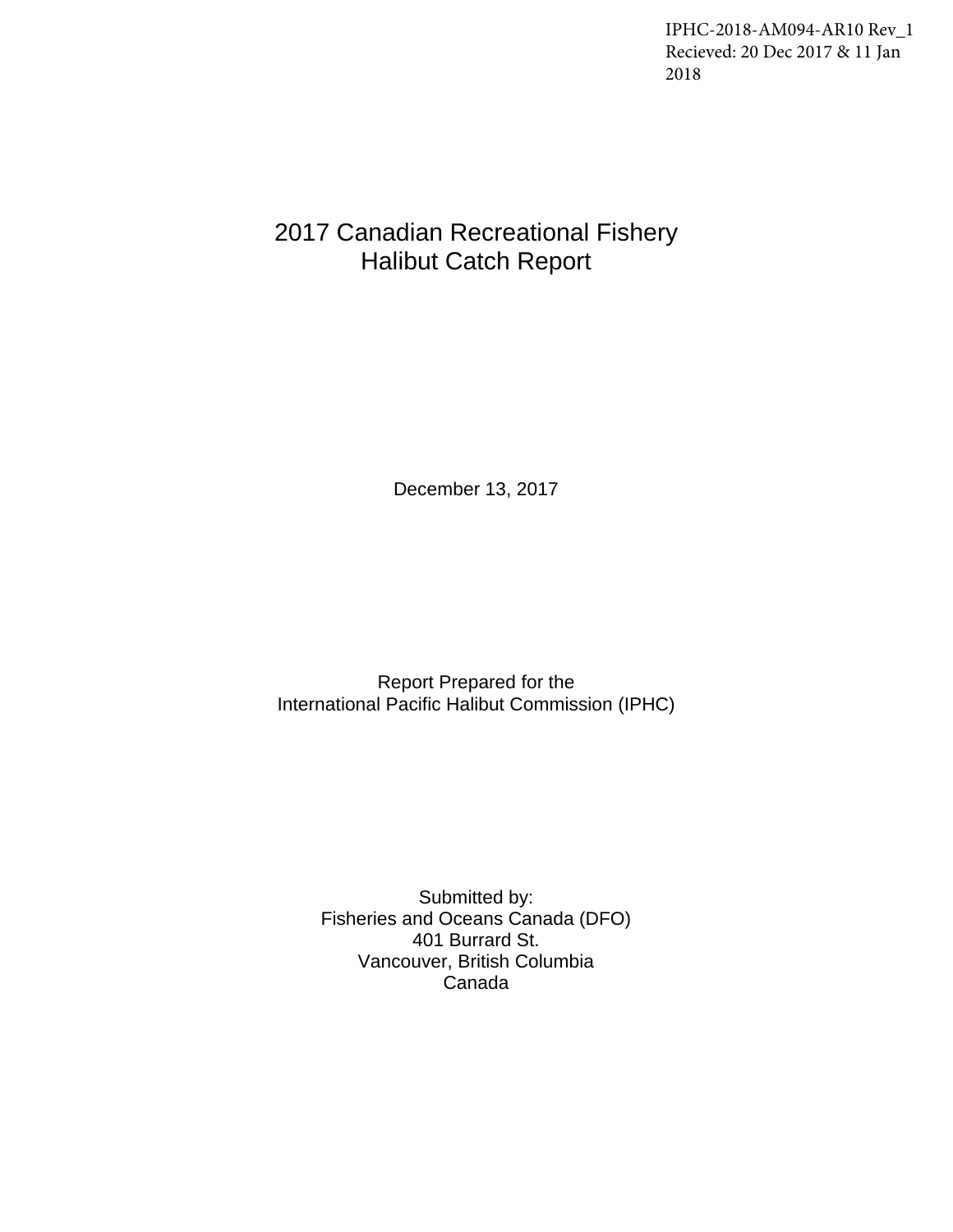## **Contents**

| Table 3. South Coast surveys in inside waters (Johnstone and Georgia and Juan de Fuca Straits)  8   |  |
|-----------------------------------------------------------------------------------------------------|--|
|                                                                                                     |  |
|                                                                                                     |  |
|                                                                                                     |  |
|                                                                                                     |  |
|                                                                                                     |  |
|                                                                                                     |  |
| Table 5. Summary of the 2017 Recreational Halibut Catch by Pacific Fishery Management Area (PFMA) 9 |  |
| Table 6. Recreational Halibut Monthly Catch Estimates (net wt. lbs) for 2015, 2016 and 2017  10     |  |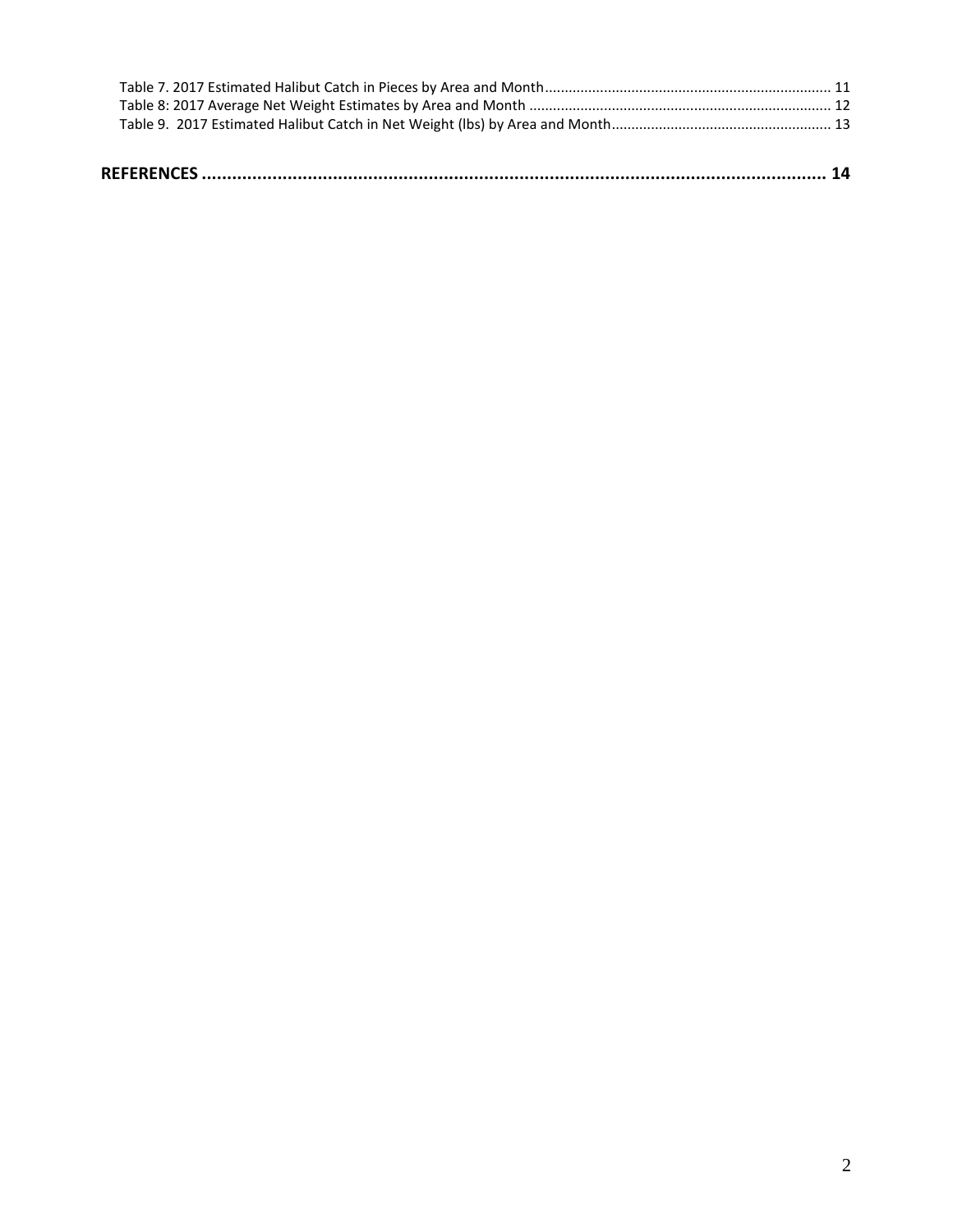## <span id="page-3-0"></span>**1. SUMMARY**

This report summarizes the 2017 harvest and biological data from the Canadian recreational Halibut fishery in the tidal waters of British Columbia (BC). The recreational total allowable catch for 2017 was 1,118,029 pounds<sup>[1](#page-3-4)</sup> and the estimated harvest is 1,137,867 pounds (19,838 pound overage). The estimated harvest by pieces is 68,127.

The 2017 season opened on February 1 and closed on September 6. Traditional monitoring and reporting programs, such as logbooks, lodge manifests and recreational creel surveys, collected catch, effort and biological data during peak months and areas of the fishery. Estimates of catch in months and areas not monitored by traditional programs were generated from data collected during DFO's internet-based recreational survey (iREC). Initiated in 2012, the iREC survey collects catch and effort information from recreational licence holders on a monthly basis throughout the recreational fishing year<sup>[2](#page-3-5)</sup>.

Final estimates are anticipated to be available by the spring of 2018. Estimated harvest in pieces and net weight by regional areas are noted below.

<span id="page-3-1"></span>*1.1. Harvest*

 $\overline{a}$ 

| Area               | <b>Pieces</b> | <b>Pounds</b> |
|--------------------|---------------|---------------|
| <b>North Coast</b> | 38,151        | 533,436       |
| Central<br>Coast   | 2,184         | 28,229        |
| South Coast        | 27,792        | 576,202       |
| <b>Totals</b>      | 68,127        | 1,137,867     |

<span id="page-3-2"></span>*Table 1. Estimated Harvest in Pieces and Pounds by Regional Area*



<span id="page-3-3"></span>*Figure 1. Percentage of Halibut harvested by piece and weight by Regional Area*

<span id="page-3-4"></span> $<sup>1</sup>$  Pounds in this document refer to net weight (head off, dressed) pounds. See Biological Sampling section for the</sup> equations used to convert round weight (head on, undressed) and fork length to net weight.

<span id="page-3-5"></span><sup>&</sup>lt;sup>2</sup> For more information on the Internet Recreational Effort and Catch (iREC) Survey please visit the following internet site; http://www.dfo-mpo.gc.ca/csas-sccs/publications/sar-as/2015/2015\_059-eng.html.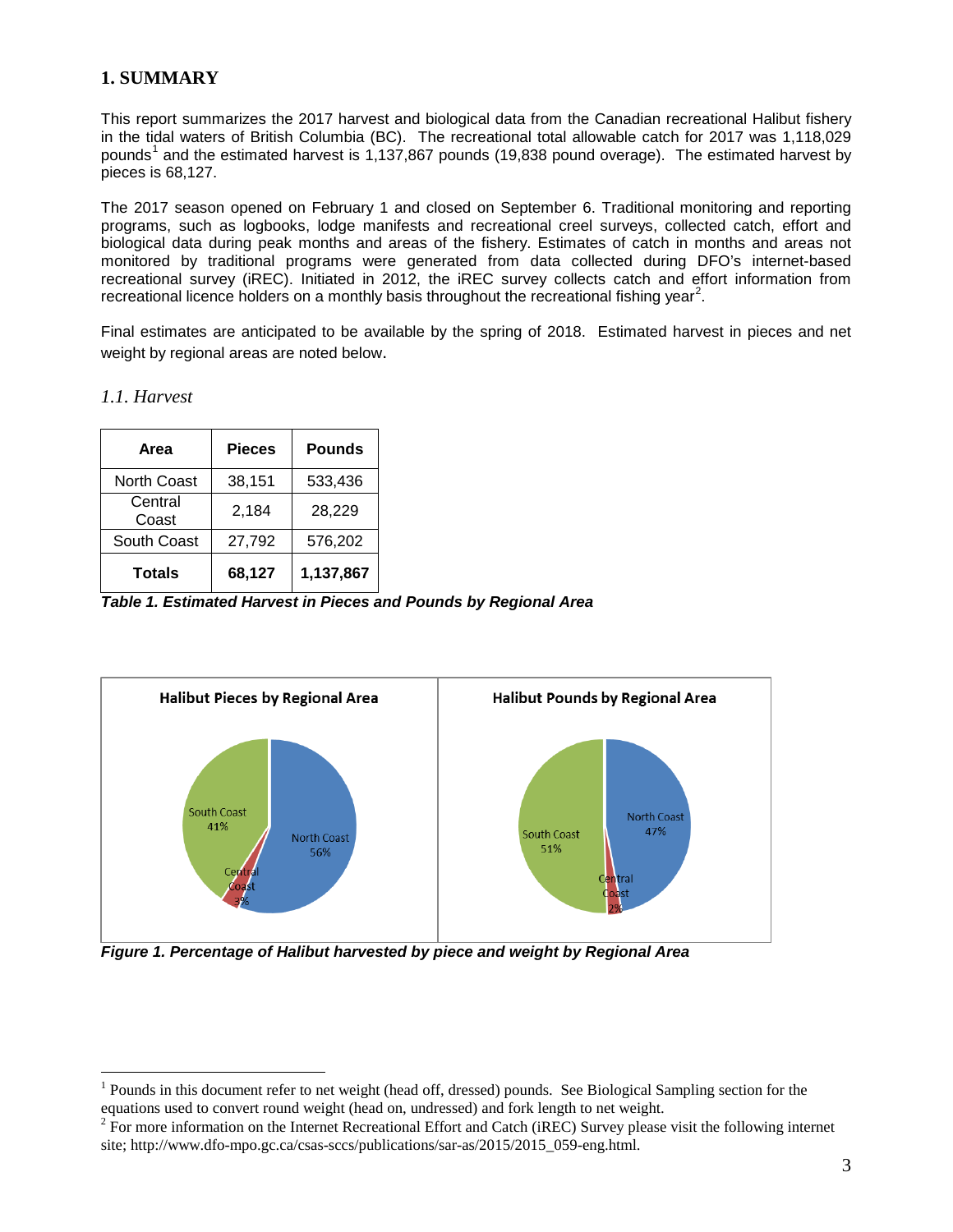### <span id="page-4-0"></span>*1.2. Biological Samples*

A coast wide total of 21,414 halibut were biologically sampled for either length or weight in 2017, representing 31% of the estimated harvest. The number of biological samples collected by regional areas is noted below.

| Area                 | <b>Samples</b> |
|----------------------|----------------|
| North Coast          | 17,233         |
| <b>Central Coast</b> | 2,132          |
| South Coast          | 2,049          |
| <b>Totals</b>        | 21,414         |

<span id="page-4-1"></span>*Table 2. Number of Halibut Biologically Sampled by Regional Area*



<span id="page-4-2"></span>*Figure 2. Proportion of Halibut size samples taken from each regional area.*

## <span id="page-4-3"></span>*1.3. Fishery Logistics*

Catch monitoring of the recreational fishery in BC is extremely challenging given the large geographic area (numerous remote areas), the diversity of fishing opportunities and the diversity of participants.

Starting in 2015, Tidal Waters Sport Fishing Licences included Conditions of Licence that make catch reporting mandatory. Specifically, the conditions state that "*The licence holder shall provide accurate information regarding their catch and fishing activities upon request of a Creel Surveyor or an on-line surveyor, authorities designated under s.61(5) of the Fisheries Act".* Conditions of Licence also included regulations related to possession limits, size limits and an annual limit.

In response to the IPHC's 2012 request for data collection programs on recreational discards, Fisheries and Oceans Canada reviewed its existing recreational halibut catch and release information and examined options for the estimation of release mortalities. DFO obtains information from anglers on the number of halibut releases through creel surveys, logbooks and internet surveys. In BC, anglers are not required to keep any records of released Halibut. Fishers are not required to record sizes of released Halibut in part because Such a practice may increase release mortality and present challenges in terms of angler safety, and provide data of variable quality.. Size limits and angler preference are some reasons why released halibut may be a different average size compared to the average size of retained fish. Given these various limitations of the information available, DFO does not currently use recreational release data for the purposes of recreational halibut management or allocation decisions.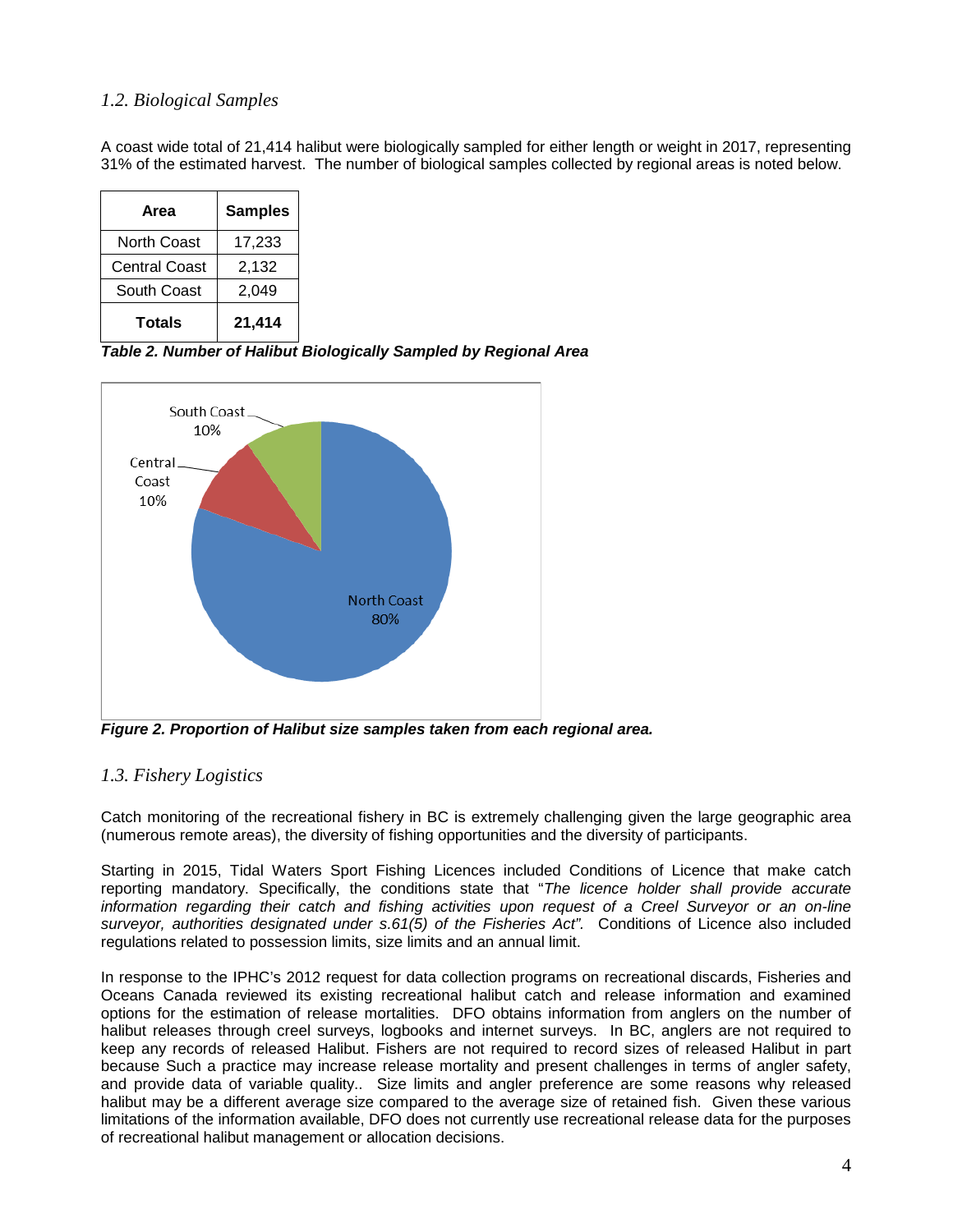DFO estimates recreational fishery discard mortality based on the ratio of recreational halibut discard mortality to landed catch in adjacent management areas. The current ratio is 3.6%. Applying this ratio to the 2017 landed catch results in an estimate of 40,963 pounds. This discard mortality is accounted for before the 2B recreational catch limit is established and thus is not included in the calculation of catch relative to the recreational catch limit described elsewhere in this report.

DFO continues to work with the recreational fishery sector in BC to improve recreational fishery monitoring and catch reporting. While the focus remains on strengthening data collection and monitoring for retained catch in recreational fisheries, new reporting tools such as the iREC survey of recreational harvesters include questions about anglers' releases. As the survey continues to be refined and improved, DFO will be exploring how the data gathered on releases may be used to inform management.

## <span id="page-5-0"></span>**2. MANAGEMENT, MONITORING and POLICY DEVELOPMENT**

### <span id="page-5-1"></span>*2.1. 2017 Recreational Fishery Management Plan*

The current domestic sharing arrangement between commercial and recreational fisheries is 85% of the resource allocated to the commercial sector and 15% to the recreational sector, after accounting for First Nations' Food, Social, and Ceremonial requirements. The 15% recreational share in 2017 equates to a total allowable catch of 1,118,029 pounds.

The recreational halibut fishery opened on February 1.The management measures included:

- A maximum length of 133 cm (approx. 52 inches)
- A daily limit of one and a possession limit of two, only one of which may be greater than 83cm (35 inches) was implemented on Feb 1, 2017 and remained in effect for the rest of the season.
- An annual limit of six (6), to be recorded on the Tidal Waters Licence.
- All halibut retained must be recorded on the Tidal Waters Licence plus the area from which each halibut is caught and its length
- A mandatory Condition of Licence to report catch when surveyed.

The opening was for all Pacific Fishery Management Areas (PFMAs) with the exception of portions of Area 121. Anglers were not permitted to fish for nor retain halibut in Area 121 outside the twelve nautical mile limit and in the waters of Swiftsure Bank.

DFO and the Halibut Sub-committee of the Sport Fishing Advisory Board (SFAB) reviewed in-season catch estimates on a monthly basis. By the end of August, it was determined that the estimated harvest to date plus the forecasted catch to the end of September 6 would likely exceed the 1,118,029 pound Total Allowable Catch. On September 4, DFO announced the fishery would close as of September 6, 2017.

For 2018, the SFAB is considering various management options they may recommend to DFO. These options include considering changes to:

- Minimum and Maximum size limits
- Individual annual limits
- Daily and total possession limits
- Season length
- Time and area closures

#### <span id="page-5-2"></span>*2.2. Halibut Experimental Recreational Fishery Program*

In 2011, the Department piloted an experimental fishery program where interested recreational stakeholders, such as individual recreational harvesters, lodges, charters, guides or marinas, could request an experimental licence that would allow them to lease quota from commercial harvesters through a market based transfer mechanism. The experimental licence permits licence holders to fish halibut beyond the limits and times of the regular recreational licence.

In 2012, the Minister of Fisheries and Oceans Canada confirmed that the experimental licence would continue to be available and announced the Department was moving forward with a regulatory proposal to continue the experimental fishery for the long term.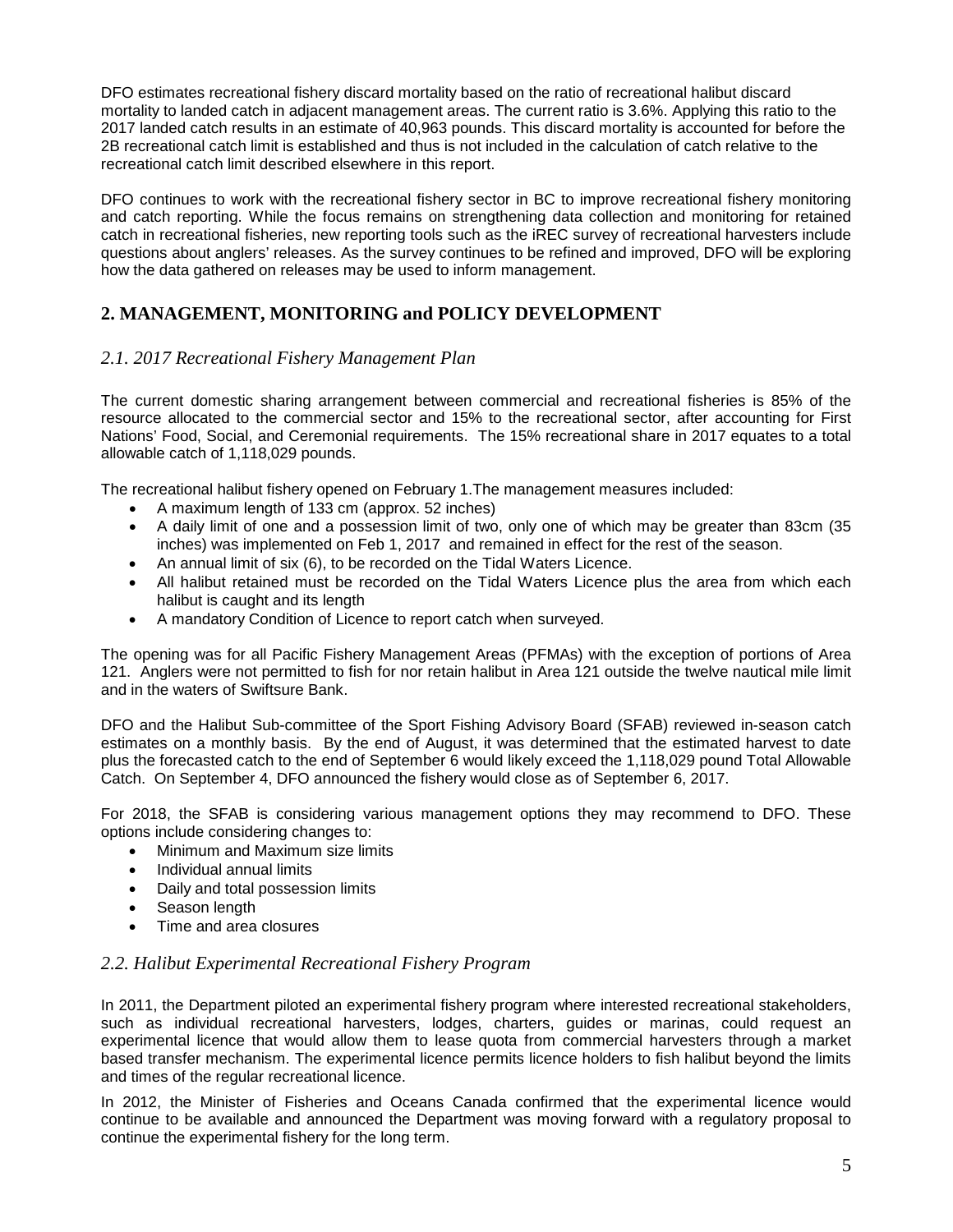This year, the experimental fishery commenced April 1 and remained open until December 31, 2017. For the 2017 season, 11,287 pounds of halibut quota was transferred from the commercial sector to experimental licence holders, of which 5,942 pounds of halibut was caught.

## <span id="page-6-0"></span>**3. RECREATIONAL CATCH MONITORING and REPORTING PROGRAMS**

#### <span id="page-6-1"></span>*3.1. Background*

Marine creel surveys in BC began in 1980. Originally developed to estimate the catch of chinook and coho salmon in the Strait of Georgia, the geographical scope expanded to include Barkley Sound and Alberni Inlet in 1984, the entire West Coast of Vancouver Island (WCVI) in 1991, Haida Gwaii and the rest of the North Coast in 1995, and most recently Johnstone Strait in 1998. The objectives of the creel survey have been expanded to include estimates for most recreationally caught finfish, including halibut. In 2016, creel programs were implemented in peak fishing times and areas with specific emphasis on halibut and chinook fishing activities.

Lodges operating along the coast provide census data to the Department through the logbook program, manifest data or the electronic log (elog) pilot program. The Department also receives data from some independent guides and avid anglers via logbook programs. These data are combined with the creel survey data to produce estimates of catch for each PFMA by month where traditional monitoring and reporting programs exist.

To address monitoring gaps in the recreational fishery the Department has been using and enhancing an online survey since 2012. The Internet Recreational Effort and Catch (iREC) survey was peer reviewed by the Canadian Scientific Advisory Secretariat (CSAS) in 2015. The iREC survey was developed to provide catch and effort estimates for all areas, months, fishing methods, and species harvested by the recreational sector. To minimize the effect of potential biases in iREC survey estimates, a calibration procedure was developed to relate iREC survey estimates and creel survey estimates in areas and times not covered by a creel survey.

#### <span id="page-6-2"></span>*3.2. 2016 Recreational Fishery Catch Monitoring*

DFO has been working with the Sport Fishing Advisory Board on an implementation plan to strengthen recreational fishery monitoring and catch reporting in the Pacific Region. For the 2017 recreational halibut fishery, DFO used estimates from three sources; the iREC survey, logbook and lodge manifest program, and creel surveys.

As in previous years, traditional monitoring and catch reporting programs such as logbook, lodge manifest and the creel survey were used during peak months and areas of the recreational fishery. In areas and months where traditional programs were not implemented in 2017, DFO used the average iREC survey bias corrected catch estimates from the most recent years for which these estimates were available at the beginning of the season (the 2013, 2014 and 2015 surveys). Catch estimates in these areas and months will be updated with 2017 survey results when bias corrected estimates became available in the summer.

#### <span id="page-6-3"></span>*3.3. Haida Gwaii*

Haida Gwaii recreational monitoring and reporting programs include a lodge logbook program and a creel survey. Lodge logbook data accounts for approximately 85% of the estimated halibut catch in Areas 1 and 2.

The Haida Gwaii Creel Survey (HGCS) estimates recreational catch from Areas 1 and 2 surrounding Haida Gwaii. Since 1995, the program has conducted creel surveys to estimate catch from recreational anglers in Masset Inlet, Naden Harbour, Langara Island, Skidegate Channel, Cartwright Sound and Rennell Sound. Fish caught in Haida Gwaii by recreational harvesters are also subject to random audits by the Haida Watchmen (Guardians) through the HGCS, which operates in the main fishing months in Area 1 and parts of Area 2.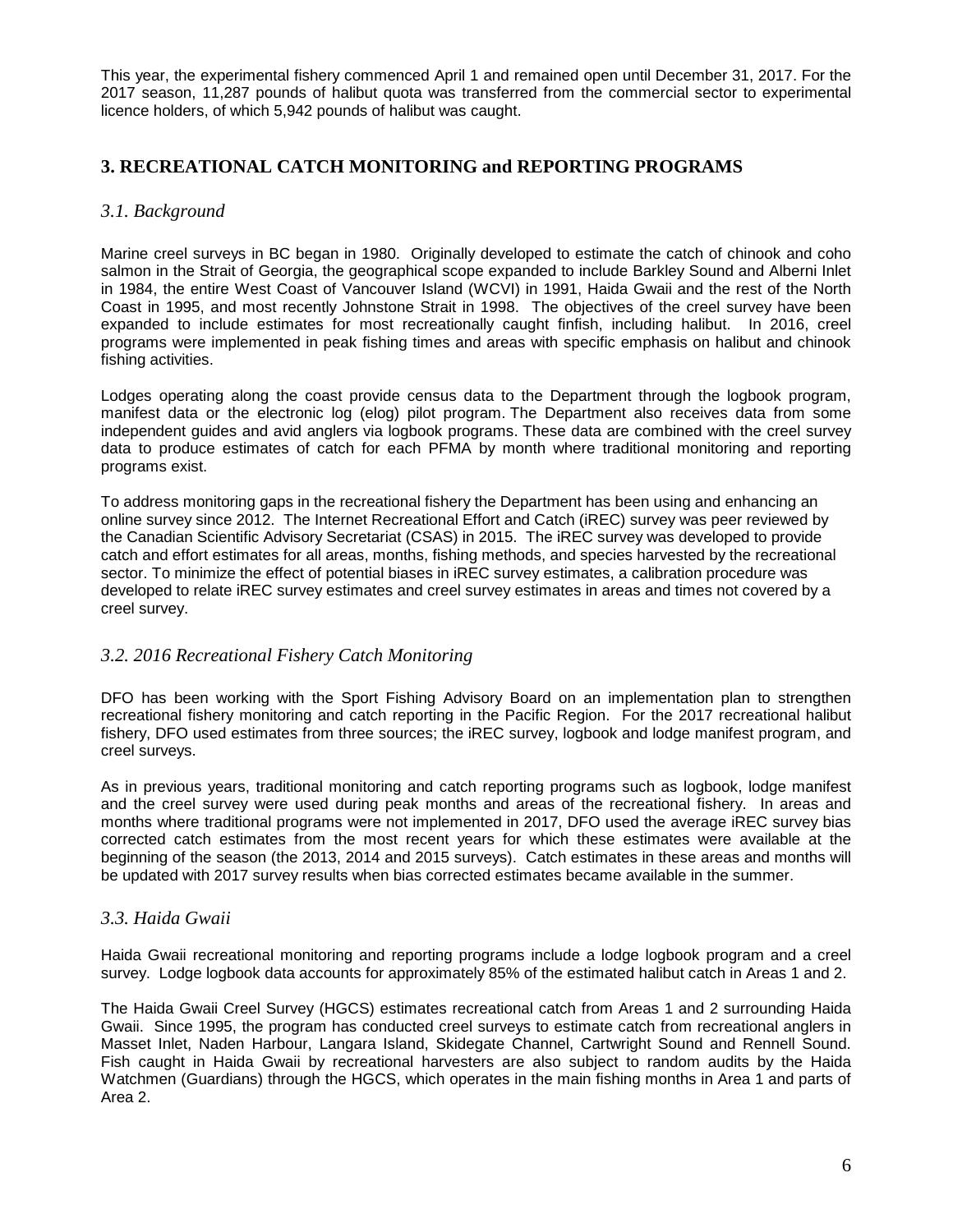Information collected from the creel survey is combined with data submitted through the lodge logbook program to generate total catch estimates for Areas 1 and 2. In 2017, 16,223 halibut were sampled for either length or weight.

#### <span id="page-7-0"></span>*3.4. North Coast Creel Survey*

The North Coast Creel Survey program collects catch information from the recreational fishery surrounding Prince Rupert and Port Edward on the North Coast of B.C. It is focused in Areas 3 and 4, comprising the waters of Chatham Sound between the mouths of the Nass and Skeena Rivers. Chatham Sound is bordered by the Alaska/BC border to the north, Dundas and Stephens Island groups to the west and Porcher Island to the south, covering an area of approximately 4,200 km<sup>2</sup>.

The North Coast Creel Survey program has a hybrid design with four components: an access point angler interview survey, an aerial effort count survey, a trailer census and a fishing lodge logbook program. The study design is similar to the one used in the South Coast Creel Survey.

Access point angler interview surveys collect catch information, angling activity times and biological samples of selected species from anglers at the completion of the fishing trip. The data is used to calculate species specific Catch per Unit Effort (CPUE) values and create angler activity profiles. Aerial surveys are conducted to capture the 'instantaneous' counts of the number of boats fishing at the time of the flight and are expanded using the angler effort profiles generated from the ground surveys to produce an estimate of total daily effort. Lodges in the area submit logbooks to DFO post-season. Lodge data is treated as a complete census of catch, is summed and added to the creel estimates to get an estimate of total catch. To prevent bias in the effort estimates from lodge boats counted during the aerial surveys, a temporal-spatial analysis is conducted of lodge logbook data for days when the overflight occurs and any boats that were fishing in the survey area during the time of the flight are removed from the final count of boats fishing in the area.

In 2017, 1,010 halibut were sampled for either length or weight.

#### <span id="page-7-1"></span>*3.5. Central Coast*

Catch information in Areas 7, 8 and 9 on the Central Coast is collected from lodges and some charter operators operating in these areas, primarily through the logbook program. Most lodges participate in the logbook program and collect catch, effort and biological data that are submitted to the Department on a monthly basis. There is no creel program to estimate the number of halibut caught by independent anglers or guides in these areas due to challenges with implementing a survey in this remote and geographically dispersed fishery.

This year 17 lodges participated in the halibut logbook and biological sampling project. The three main objectives of the project are to collect logbook and halibut weight data, to check the scales at the lodges for make, model and accuracy, and to verify the weights being recorded in the logbooks. In 2017, 2,132 biological samples were reported.

#### <span id="page-7-2"></span>*3.6. South Coast Creel Survey*

In the southern waters of BC creel surveys are the main tool to estimate catch of halibut. Surveys are conducted in select fishery strata based on: the highest catch of halibut and chinook, the highest effort, inseason management requirements, and potential impact on stocks of concern. Creel surveys consist of effort surveys and estimation of catch per boat trip based on fishery observers at selected ramps and marinas.

Data collected during angler interviews are recorded in the South Coast Marine Creel Survey form and provide average catch per unit effort by species and fishing times, while aerial counts from chartered aircraft capture 'instantaneous' counts of the number of recreational boats fishing on randomly selected dates. Fishing times obtained from angler interviews are used to generate daily fishing activity profiles which are used to expand the 'instantaneous' aerial counts to estimate the number of boats fishing each day. The estimate of boats fishing is multiplied by the average catch to estimate the total number of halibut caught each day. Estimates are generated monthly, or occasionally for two week periods where samples rates are high. The estimates are stratified by weekend and holidays vs. weekday dates. In addition, logbook catch data submitted by remote fishing lodges, independent guides and expert anglers are incorporated into creel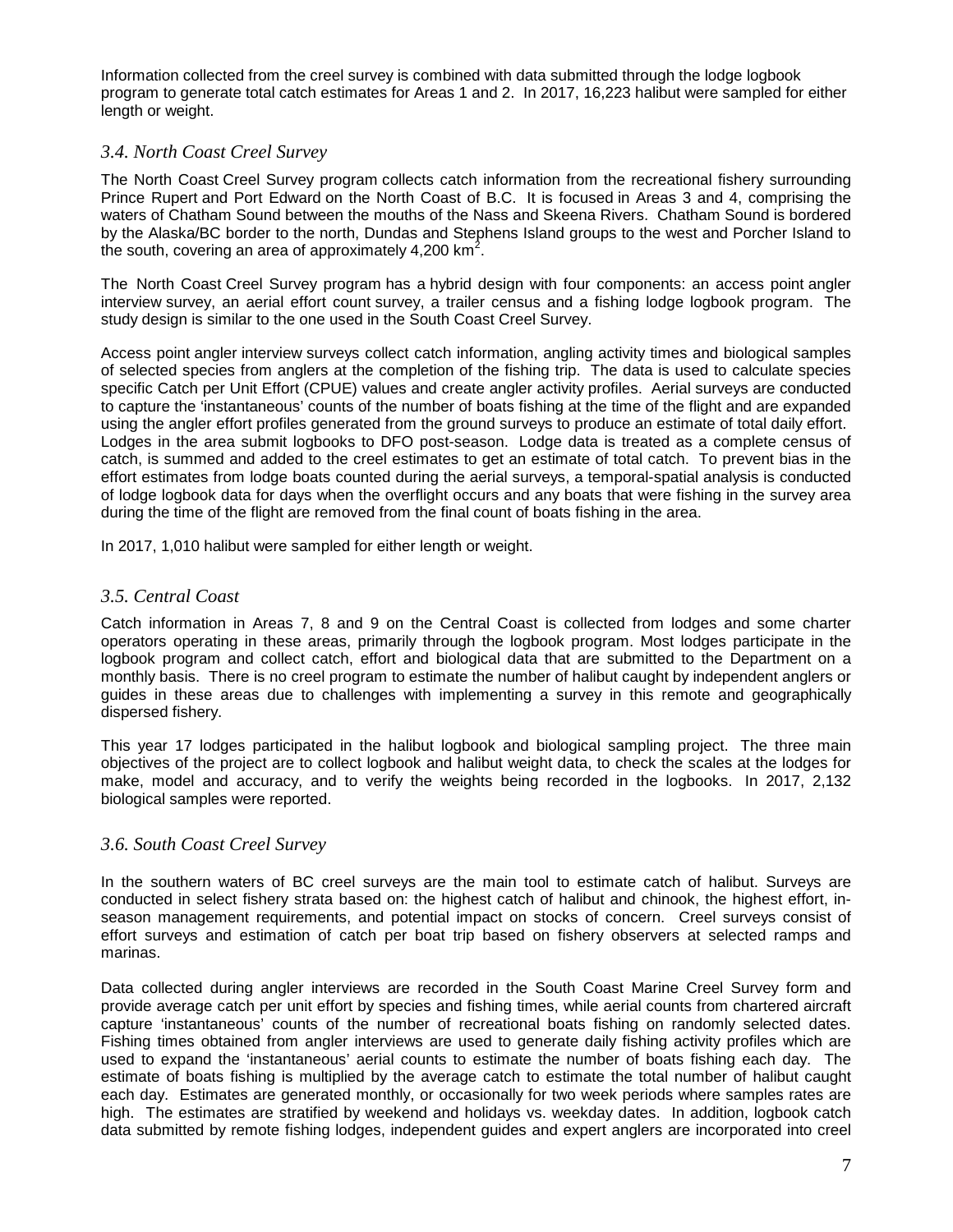estimates post season. The survey in Kyuquot Sound (PFMA's 26, 126) is entirely logbook-based, as fishing from lodges represents essentially all recreational effort in this remote area; in 2017 estimates were improved through use of iREC survey information on the proportion of guided to unguided trips.

Catch and effort is estimated by creel sub-area and rolled up to DFO PFMAs by month. South Coast waters include PFMAs11 through 29. The Port Hardy survey also collects information from recreational fishing trips in Area 10.

Creel surveys are active during the peak season of recreational angling and vary in duration depending on location. The spatial and temporal coverage of the survey program can vary year to year in response to budget and fishery priorities. In 2017 surveys were conducted in months outlined in Tables 3 and 4 below.

**Location PFMAs Duration** Port Hardy **11, 12** Jun. – Aug. Campbell River **13, 14** 13, 14 Jun.- Sep.\* Sunshine Coast **15, 16** Jun. – Sep.\* Nanaimo 17, 18 Jun. - Sep.\* Victoria **19, 20** Mar. - Sep. Vancouver 28, 29 Jun. – Sep.\*

<span id="page-8-0"></span>*Table 3. South Coast surveys in inside waters (Johnstone and Georgia and Juan de Fuca Straits)*

Note:

\*coverage may be incomplete during these months

<span id="page-8-1"></span>

| Location             | <b>PFMAs</b> | Duration      |
|----------------------|--------------|---------------|
| Port Renfrew         | 20, 21, 121  | Jun. - Sep.   |
| <b>Barkley Sound</b> | 123          | $Jun. - Sep.$ |
| Port Alberni         | 23           | $Jun. - Sep.$ |
| Tofino               | 124, 123     | $Jul. - Sep.$ |
| Tahisis/Nootka       | 25, 125      | $Jul. - Sep.$ |
| Kyuquot              | 26, 126      | $Jun. - Aug.$ |
| Winter Harbour       | 27, 127      | Jul.- Aug.    |

For further details on the methodology and results of the South Coast Creel survey, including catch and effort estimates with level of uncertainty, please visit:

<http://www-ops2.pac.dfo-mpo.gc.ca/xnet/content/salmon/sc%20stad/bulletins.htm>

In 2017, 2,049 halibut were sampled for length or weights during the South Coast Creel survey interviews.

#### <span id="page-8-2"></span>*3.7. Biological Sampling*

A total of 21,414 halibut were sampled for lengths or weights, representing 31% of the total estimated coastwide harvest. Samples were collected from lodges, guides and independent anglers interviewed at access points and converted to net weight, head off and dressed, using the following formulas developed by the IPHC:

Net Weight = Fork Length  $(cm)^{3.24}$  X (6.921 X 10<sup>-6</sup>) Net Weight = Round Weight X 0.75

Average net weights were calculated for each Area on a monthly basis to generate estimates of total net weight by month and area caught in the fishery.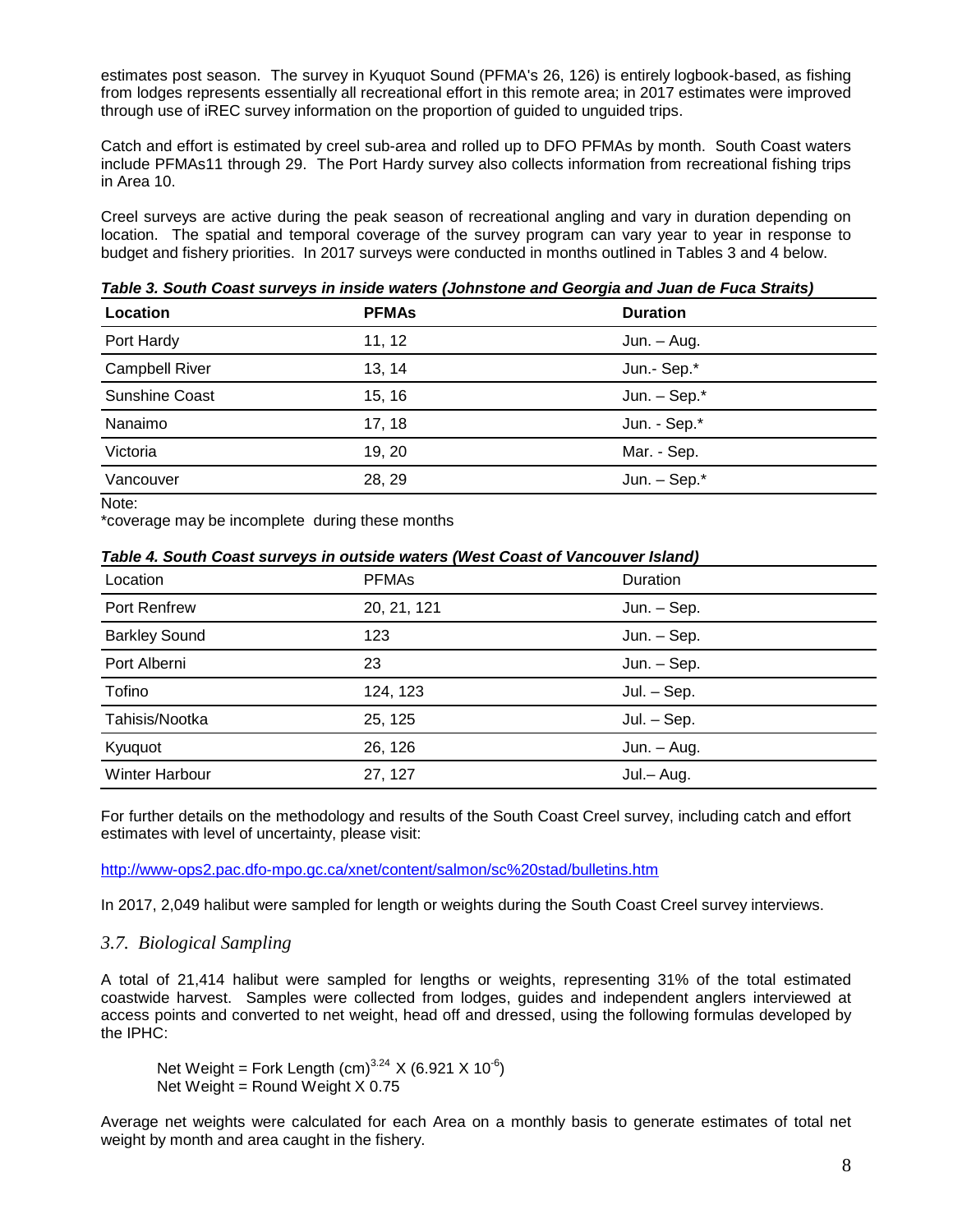## <span id="page-9-0"></span>**4. DATA**

The following tables provide detailed catch and biological information collected during the 2016 recreational halibut fishery in BC. Note: these figures are preliminary and subject to change.

<span id="page-9-1"></span>*Table 5. Summary of the 2017 Recreational Halibut Catch by Pacific Fishery Management Area (PFMA)*

| Regional Area        | <b>DFO PFMA</b>            | Est. Halibut Piece Count | Est. Halibut Total Net Wt.<br>$($ lbs $)$ |
|----------------------|----------------------------|--------------------------|-------------------------------------------|
|                      | $\mathbf 1$                | 13,350                   | 154,301                                   |
|                      | $\overline{2}$             | 6,150                    | 94,459                                    |
| North Coast          | 3                          | 6,075                    | 94,767                                    |
|                      | $\overline{\mathbf{4}}$    | 9,485                    | 144,168                                   |
|                      | 5/6                        | 3,091                    | 45,741                                    |
| <b>Central Coast</b> | 7/8/9                      | 2,184                    | 28,229                                    |
|                      | 10/11                      | 1,620                    | 34,832                                    |
|                      | $12\,$                     | 1,614                    | 23,548                                    |
|                      | 13/14                      | 1,088                    | 13,534                                    |
|                      | 15-18/28/29                | 608                      | 7,846                                     |
|                      | 19                         | 3,118                    | 91,139                                    |
|                      | 20                         | 768                      | 16,646                                    |
| South Coast          | 21/121                     | 4,981                    | 90,741                                    |
|                      | 23/123                     | 5,003                    | 83,766                                    |
|                      | 24/124                     | 1,115                    | 28,694                                    |
|                      | 25/125                     | 2,857                    | 61,746                                    |
|                      | 26/126                     | 3,296                    | 82,333                                    |
|                      | 27/127                     | 1,724                    | 41,377                                    |
|                      | Total Landed in Canada     | 68,127                   | 1,137,867                                 |
|                      | Rec TAC (15% of total CDN) | 1,118,029                |                                           |
|                      | $-19,838$                  |                          |                                           |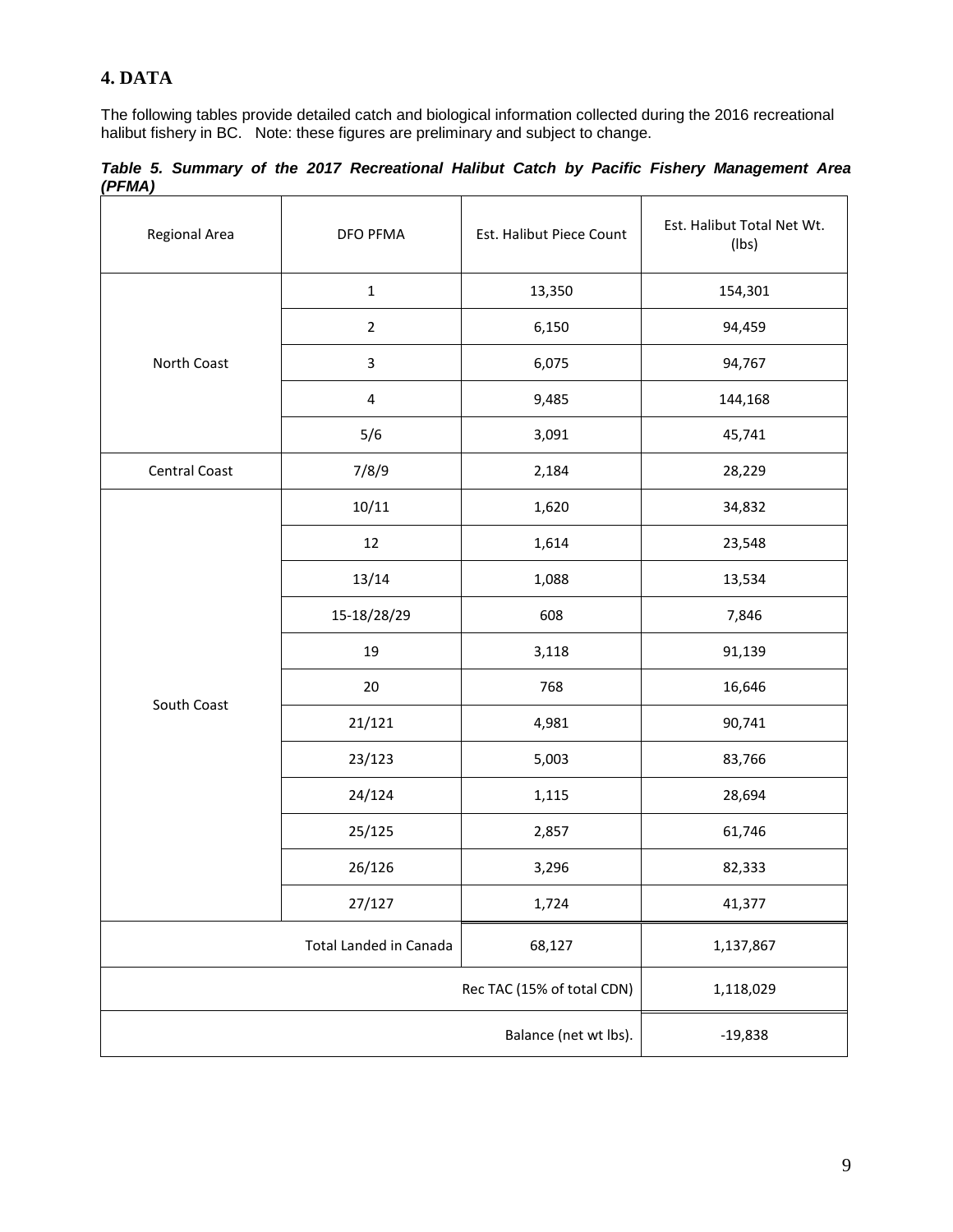<span id="page-10-0"></span>

|              |                                   | Net Weight (lbs) |           | <b>Cumulative Net Weight (lbs)</b> |                              |           |  |  |
|--------------|-----------------------------------|------------------|-----------|------------------------------------|------------------------------|-----------|--|--|
| <b>Month</b> | 2015                              | 2016             | 2017      | 2015                               | 2016                         | 2017      |  |  |
| Feb          | 8,082                             | 2,880            | 17,199    | 919                                | 2,880                        | 17,199    |  |  |
| March        | 18,389                            | 30,615           | 17,868    | 10,353                             | 33,495                       | 35,068    |  |  |
| April        | 47,765                            | 22,213           | 16,985    | 25,598                             | 55,708                       | 52,053    |  |  |
| May          | 22,768                            | 53,720           | 62,654    | 70,451                             | 109,428                      | 114,706   |  |  |
| June         | 211,587                           | 241,328          | 273,084   | 265,534                            | 350,756                      | 387,790   |  |  |
| July         | 337,436                           | 358,114          | 437,991   | 580,609                            | 708,870                      | 825,782   |  |  |
| Aug          | 302,395                           | 254,620          | 285,783   | 878,048                            | 963,490                      | 1,111,565 |  |  |
| Sept         | 23,795                            | 97,213           | 26,302    | 908,212                            | 1,060,703                    | 1,137,867 |  |  |
| Oct          | 4,782                             | 23,064           | $\pmb{0}$ | 910,432                            | 1,083,767                    | 1,137,867 |  |  |
| Nov          | 3,833                             | 10,603           | $\pmb{0}$ | 911,946                            | 1,094,371                    | 1,137,867 |  |  |
| Dec          | 3,833                             | 1,091            | $\pmb{0}$ | 913,461                            | 1,095,461                    | 1,137,867 |  |  |
| Total        | 980,832<br>1,095,461<br>1,137,867 |                  |           |                                    |                              |           |  |  |
|              | 1,118,029                         |                  |           |                                    |                              |           |  |  |
|              |                                   |                  |           |                                    | <b>Estimated Total Catch</b> | 1,137,867 |  |  |
|              |                                   |                  |           |                                    | <b>Balance (net wt lbs)</b>  | $-19,838$ |  |  |

*Table 6. Recreational Halibut Monthly Catch Estimates (net wt. lbs) for 2015, 2016 and 2017*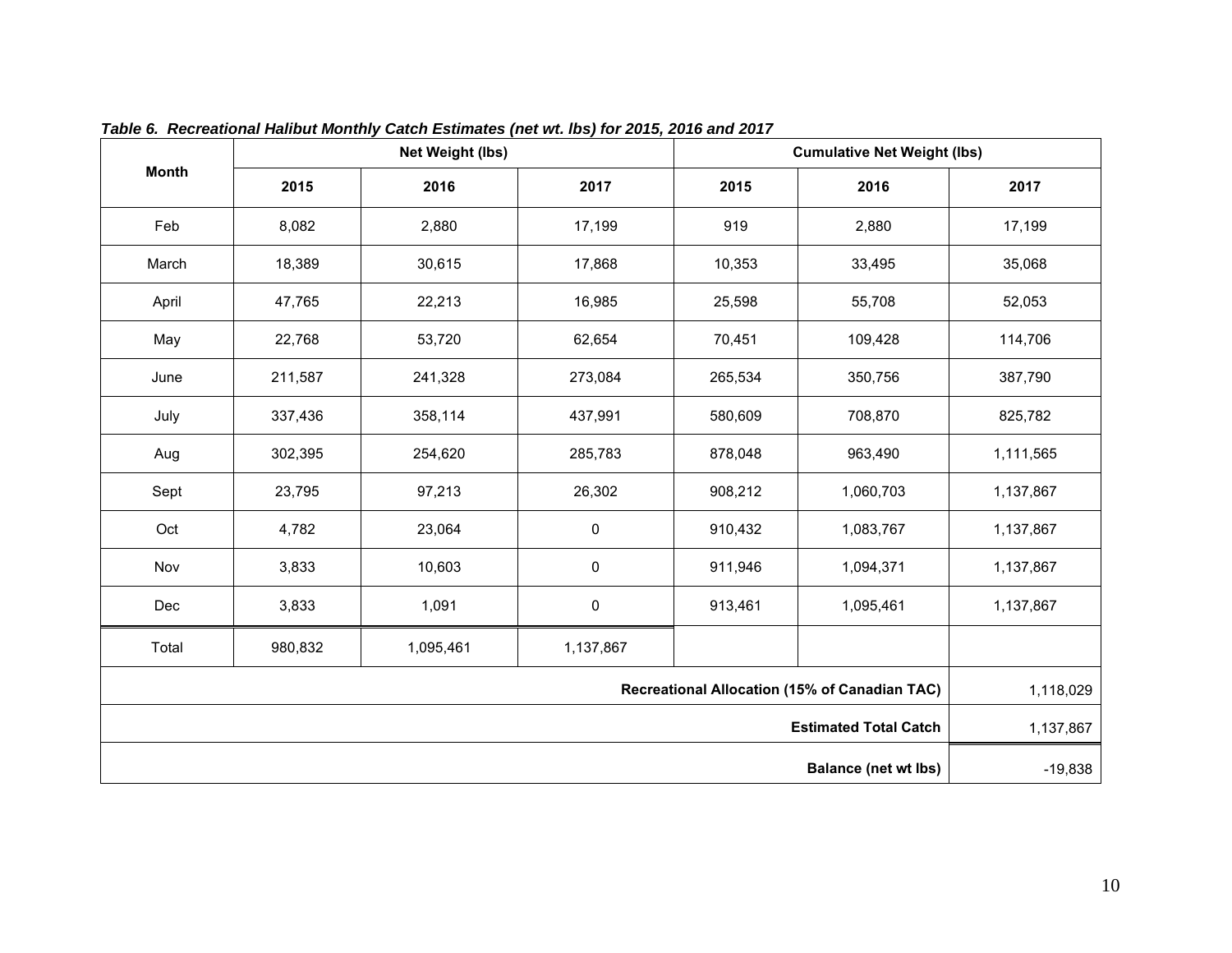<span id="page-11-0"></span>

|               | <b>PFMA</b>               | Feb                     | <b>March</b>   | <b>April</b>        | May   | June           | July           | August | Sep (1-6)       | Oct         | Nov          | <b>Dec</b>     | <b>Total</b> |
|---------------|---------------------------|-------------------------|----------------|---------------------|-------|----------------|----------------|--------|-----------------|-------------|--------------|----------------|--------------|
|               | $\mathbf{1}$              | $\pmb{0}$               | $\mathbf{0}$   | $\mathsf{O}\xspace$ | 300   | 3,700          | 5,100          | 3,800  | 450             | $\mathbf 0$ | $\mathbf 0$  | $\overline{0}$ | 13,350       |
|               | $\overline{2}$            | $\pmb{0}$               | $\mathbf 0$    | $\mathsf{O}\xspace$ | 400   | 1,850          | 2,000          | 1,800  | 100             | $\mathbf 0$ | $\pmb{0}$    | $\mathbf{0}$   | 6,150        |
|               | $\ensuremath{\mathsf{3}}$ | $\pmb{0}$               | $\mathbf 0$    | 9                   | 57    | 1,440          | 2,788          | 1,753  | 28              | $\pmb{0}$   | $\pmb{0}$    | $\mathbf 0$    | 6,075        |
|               | 4                         | $\pmb{0}$               | 215            | 68                  | 452   | 3,193          | 3,775          | 1,657  | 124             | $\mathbf 0$ | $\pmb{0}$    | $\mathbf 0$    | 9,485        |
|               | 5/6                       | $\mathbf 0$             | 11             | 29                  | 229   | 771            | 907            | 1,091  | 53              | $\mathbf 0$ | $\mathbf 0$  | $\mathbf 0$    | 3,091        |
|               | 7/8/9                     | $\mathbf 0$             | $\mathbf 0$    | $\mathbf 0$         | 65    | 309            | 894            | 895    | 21              | $\mathbf 0$ | $\mathbf 0$  | $\mathbf 0$    | 2,184        |
|               | 10/11                     | 142                     | $\mathbf{0}$   | $5\overline{)}$     | 67    | 491            | 600            | 243    | 72              | $\mathbf 0$ | $\pmb{0}$    | $\pmb{0}$      | 1,620        |
|               | 12                        | $\mathbf 0$             | 26             | 185                 | 375   | 354            | 330            | 230    | 114             | $\mathbf 0$ | $\mathbf 0$  | $\mathbf 0$    | 1,614        |
|               | 13/14                     | 88                      | 83             | 16                  | 159   | 128            | 75             | 516    | 23              | $\pmb{0}$   | $\pmb{0}$    | $\pmb{0}$      | 1,088        |
|               | 15-18/28/29               | $\mathbf 0$             | 354            | 13                  | 169   | $\overline{0}$ | $\overline{0}$ | 67     | $5\phantom{.0}$ | $\pmb{0}$   | $\pmb{0}$    | $\mathbf 0$    | 608          |
|               | 19                        | 469                     | 138            | 324                 | 409   | 900            | 257            | 472    | 149             | $\pmb{0}$   | $\mathbf 0$  | $\mathbf{0}$   | 3,118        |
|               | 20                        | 14                      | 12             | 56                  | 15    | 314            | 222            | 135    | $\mathbf{0}$    | $\pmb{0}$   | $\pmb{0}$    | $\pmb{0}$      | 768          |
|               | 21/121                    | $\overline{\mathbf{4}}$ | 150            | 89                  | 357   | 377            | 3,303          | 676    | 24              | $\pmb{0}$   | $\pmb{0}$    | $\pmb{0}$      | 4,981        |
|               | 23/123                    | $\pmb{0}$               | 8              | 65                  | 345   | 568            | 2,510          | 1,503  | 4               | $\pmb{0}$   | $\pmb{0}$    | $\pmb{0}$      | 5,003        |
|               | 24/124                    | $\overline{7}$          | 20             | 14                  | 138   | 324            | 340            | 197    | 74              | $\mathbf 0$ | $\pmb{0}$    | $\mathbf 0$    | 1,115        |
|               | 25/125                    | $\pmb{0}$               | $\overline{4}$ | 21                  | 82    | 739            | 1,086          | 806    | 118             | $\pmb{0}$   | $\pmb{0}$    | $\pmb{0}$      | 2,857        |
|               | 26/126                    | $\pmb{0}$               | 11             | $\overline{0}$      | 37    | 566            | 1,594          | 1,039  | 50              | $\pmb{0}$   | $\mathbf 0$  | $\mathbf{0}$   | 3,296        |
|               | 27/127                    | $\overline{7}$          | $\mathbf 0$    | $\overline{0}$      | 75    | 408            | 735            | 465    | 34              | $\pmb{0}$   | $\mathbf{0}$ | $\mathbf 0$    | 1,724        |
| 2017          | <b>Monthly</b>            | 733                     | 1,032          | 895                 | 3,731 | 16,432         | 26,516         | 17,344 | 1,443           | 0           | 0            | $\pmb{0}$      | 68,127       |
| <b>Totals</b> | Cum.                      | 733                     | 1,765          | 2,660               | 6,391 | 22,824         | 49,339         | 66,684 | 68,127          | 68,127      | 68,127       | 68,127         |              |

*Table 7. 2017 Estimated Halibut Catch in Pieces by Area and Month*

Note:

Estimates in shaded cells are three year (2013-15) averages of iREC survey bias corrected estimates for those month-areas.

1.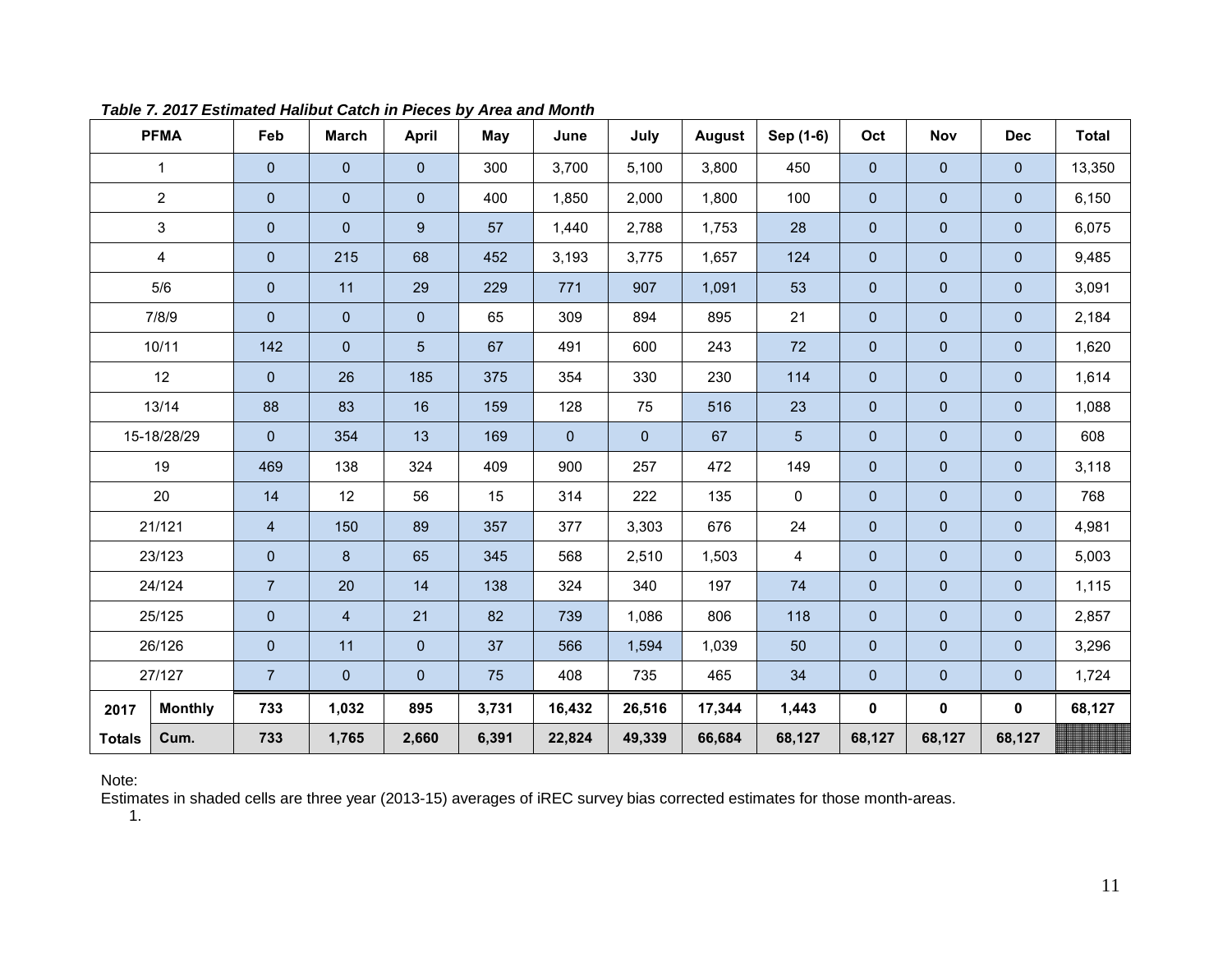<span id="page-12-0"></span>

| <b>PFMA</b>    | Feburar<br>${\bf y}$ | <b>March</b> | <b>April</b> | <b>May</b> | June | July | August | <b>Sept</b> | Oct | Nov | <b>Dec</b> |
|----------------|----------------------|--------------|--------------|------------|------|------|--------|-------------|-----|-----|------------|
| $\mathbf{1}$   | 13                   | 13           | 13           | 14         | 11   | 11   | 12     | 14          | 11  | 11  | 11         |
| $\overline{2}$ | 16                   | 16           | 16           | 16         | 16   | 15   | 15     | 15          | 15  | 15  | 15         |
| $\mathfrak{S}$ | 16                   | 16           | 16           | 16         | 16   | 16   | 16     | 16          | 16  | 16  | 16         |
| $\overline{4}$ | 15                   | 15           | 15           | 15         | 15   | 15   | 15     | 15          | 15  | 15  | 15         |
| $5/6$          | 14                   | 14           | 14           | 14         | 14   | 15   | 15     | 15          | 15  | 15  | 15         |
| 7/8/9          | 14                   | 14           | 14           | 17         | 11   | 15   | 15     | 19          | 15  | 15  | 15         |
| 10/11          | 13                   | 13           | 13           | 13         | 13   | 13   | 11     | 19          | 15  | 15  | 15         |
| 12             | 13                   | 13           | 13           | 13         | 13   | 12   | 13     | 12          | 12  | 12  | 12         |
| 13/14          | 21                   | 21           | 21           | 19         | 23   | 20   | 22     | 21          | 21  | 21  | 21         |
| 15-18/28/29    | 12                   | 12           | 12           | 9          | 15   | 18   | 20     | 19          | 19  | 19  | 19         |
| 19             | 13                   | 13           | 13           | 13         | 13   | 12   | 12     | 12          | 12  | 12  | 12         |
| 20             | 13                   | 13           | 13           | 13         | 13   | 12   | 12     | 12          | 12  | 12  | 12         |
| 21/121         | 26                   | 27           | 26           | 33         | 30   | 32   | 31     | 25          | 28  | 28  | 28         |
| 23/123         | 20                   | 20           | 19           | 23         | 17   | 29   | 23     | 26          | 26  | 26  | 26         |
| 24/124         | 23                   | 23           | 23           | 16         | 30   | 17   | 17     | 17          | 17  | 17  | 17         |
| 25/125         | 16                   | 16           | 16           | $16\,$     | 16   | 16   | 18     | 17          | 17  | 17  | 17         |
| 26/126         | 26                   | 26           | 26           | 26         | 26   | 29   | 19     | 24          | 24  | 24  | $24\,$     |
| 27/127         | 15                   | 15           | 15           | 15         | 15   | 23   | 26     | 25          | 25  | 25  | 25         |

*Table 8: 2017 Average Net Weight Estimates by Area and Month*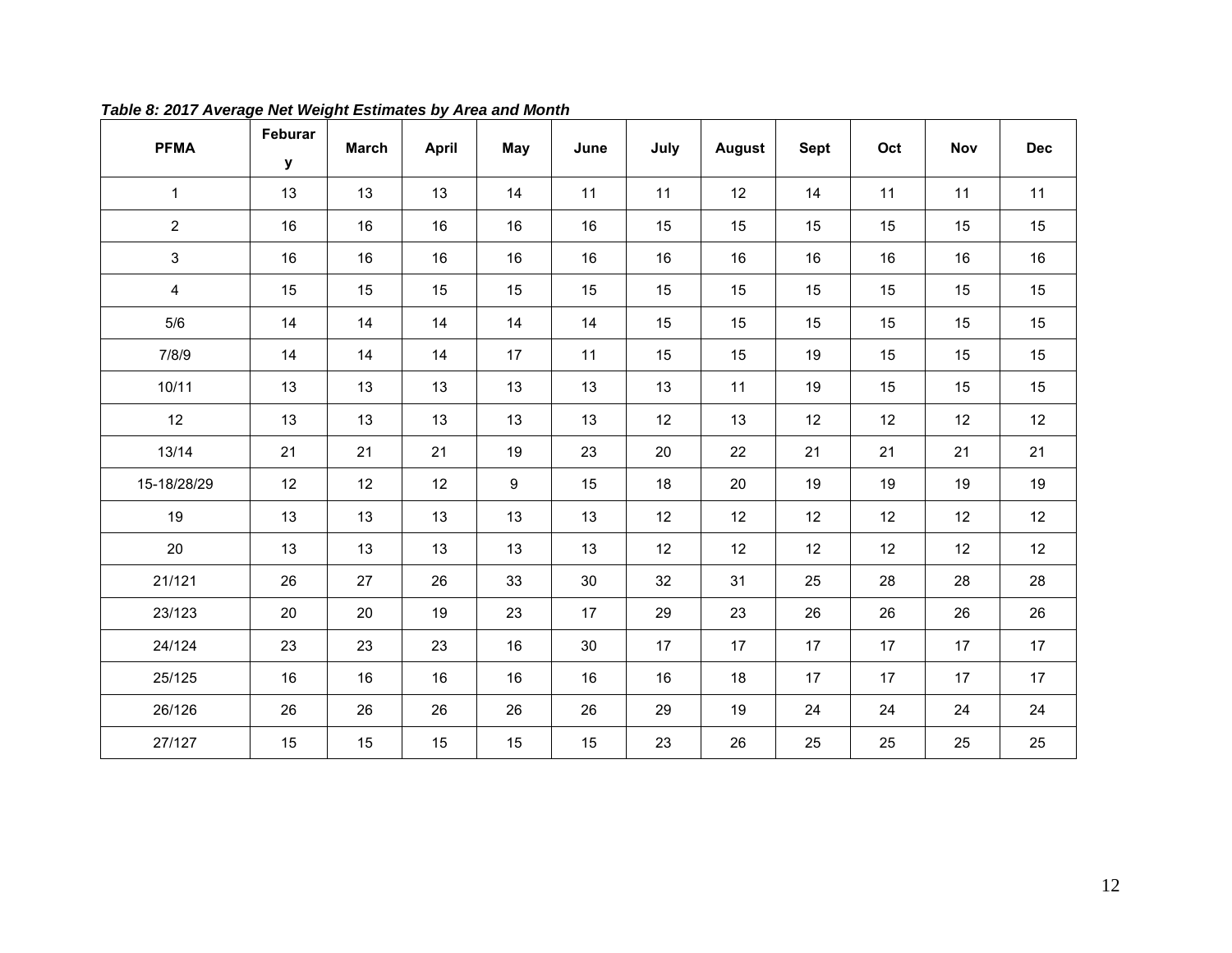<span id="page-13-0"></span>

|               | <b>PFMA</b>    | Feburary            | <b>March</b> | <b>April</b> | May     | June    | July    | August    | <b>Sept</b> | Oct       | Nov         | <b>Dec</b>  | <b>Total</b> |
|---------------|----------------|---------------------|--------------|--------------|---------|---------|---------|-----------|-------------|-----------|-------------|-------------|--------------|
|               | 1              | $\pmb{0}$           | 0            | 0            | 4,118   | 41,903  | 57,375  | 44,460    | 6,446       | 0         | 0           | 0           | 154,301      |
|               | $\overline{2}$ | $\mathbf 0$         | 0            | 0            | 6,210   | 28,721  | 30,900  | 27,135    | 1,493       | 0         | $\pmb{0}$   | 0           | 94,459       |
|               | 3              | $\pmb{0}$           | 0            | 139          | 887     | 22,464  | 43,493  | 27,347    | 438         | 0         | 0           | 0           | 94,767       |
|               | $\overline{4}$ | 0                   | 3,275        | 1,038        | 6,876   | 48,534  | 57,380  | 25,186    | 1,879       | 0         | $\mathbf 0$ | 0           | 144,168      |
|               | $5/6$          | $\pmb{0}$           | 150          | 411          | 3,205   | 10,794  | 13,792  | 16,576    | 813         | 0         | 0           | 0           | 45,741       |
|               | 7/8/9          | $\pmb{0}$           | 0            | 0            | 878     | 3,773   | 11,835  | 11,377    | 366         | 0         | 0           | 0           | 28,229       |
|               | 10/11          | 2,991               | $\mathbf 0$  | 107          | 1,237   | 11,511  | 12,183  | 5,288     | 1,514       | 0         | 0           | 0           | 34,832       |
|               | 12             | 0                   | 303          | 2,190        | 3,320   | 5,239   | 5,871   | 4,496     | 2,130       | 0         | 0           | 0           | 23,548       |
|               | 13/14          | 1,152               | 1,080        | 203          | 2,072   | 1,668   | 935     | 6,139     | 285         | 0         | $\mathbf 0$ | $\mathsf 0$ | 13,534       |
|               | 15-18/28/29    | 0                   | 4,610        | 175          | 2,205   | 0       | 0       | 799       | 58          | 0         | 0           | 0           | 7,846        |
|               | 19             | 12,368              | 3,674        | 8,446        | 13,303  | 26,738  | 8,259   | 14,667    | 3,684       | 0         | 0           | $\mathbf 0$ | 91,139       |
|               | 20             | 278                 | 236          | 1,083        | 338     | 5,269   | 6,364   | 3,078     | 0           | 0         | 0           | 0           | 16,646       |
|               | 21/121         | 105                 | 3,507        | 1,447        | 5,784   | 11,461  | 56,471  | 11,557    | 410         | 0         | 0           | 0           | 90,741       |
|               | 23/123         | $\mathbf 0$         | 137          | 1,048        | 5,597   | 9,210   | 40,659  | 27,046    | 68          | 0         | 0           | 0           | 83,766       |
|               | 24/124         | 187                 | 516          | 377          | 3,649   | 8,541   | 9,954   | 3,684     | 1,785       | 0         | 0           | 0           | 28,694       |
|               | 25/125         | $\mathsf{O}\xspace$ | 66           | 321          | 1,237   | 11,190  | 25,212  | 20,823    | 2,898       | 0         | 0           | 0           | 61,746       |
|               | 26/126         | $\pmb{0}$           | 315          | 0            | 1,049   | 16,220  | 39,017  | 24,538    | 1,196       | 0         | $\mathbf 0$ | 0           | 82,333       |
|               | 27/127         | 118                 | $\mathbf 0$  | 0            | 691     | 9,849   | 18,294  | 11,588    | 837         | 0         | $\pmb{0}$   | $\mathbf 0$ | 41,377       |
| 2017          | <b>Monthly</b> | 17,199              | 17,868       | 16,985       | 62,654  | 273,084 | 437,991 | 285,783   | 26,302      | $\pmb{0}$ | 0           | $\mathbf 0$ | 1,137,867    |
| <b>Totals</b> | Cum.           | 17,199              | 35,068       | 52,053       | 114,706 | 387,790 | 825,782 | 1,111,565 | 1,137,867   | 1,137,867 | 1,137,867   | 1,137,867   |              |

*Table 9. 2017 Estimated Halibut Catch in Net Weight (lbs) by Area and Month*